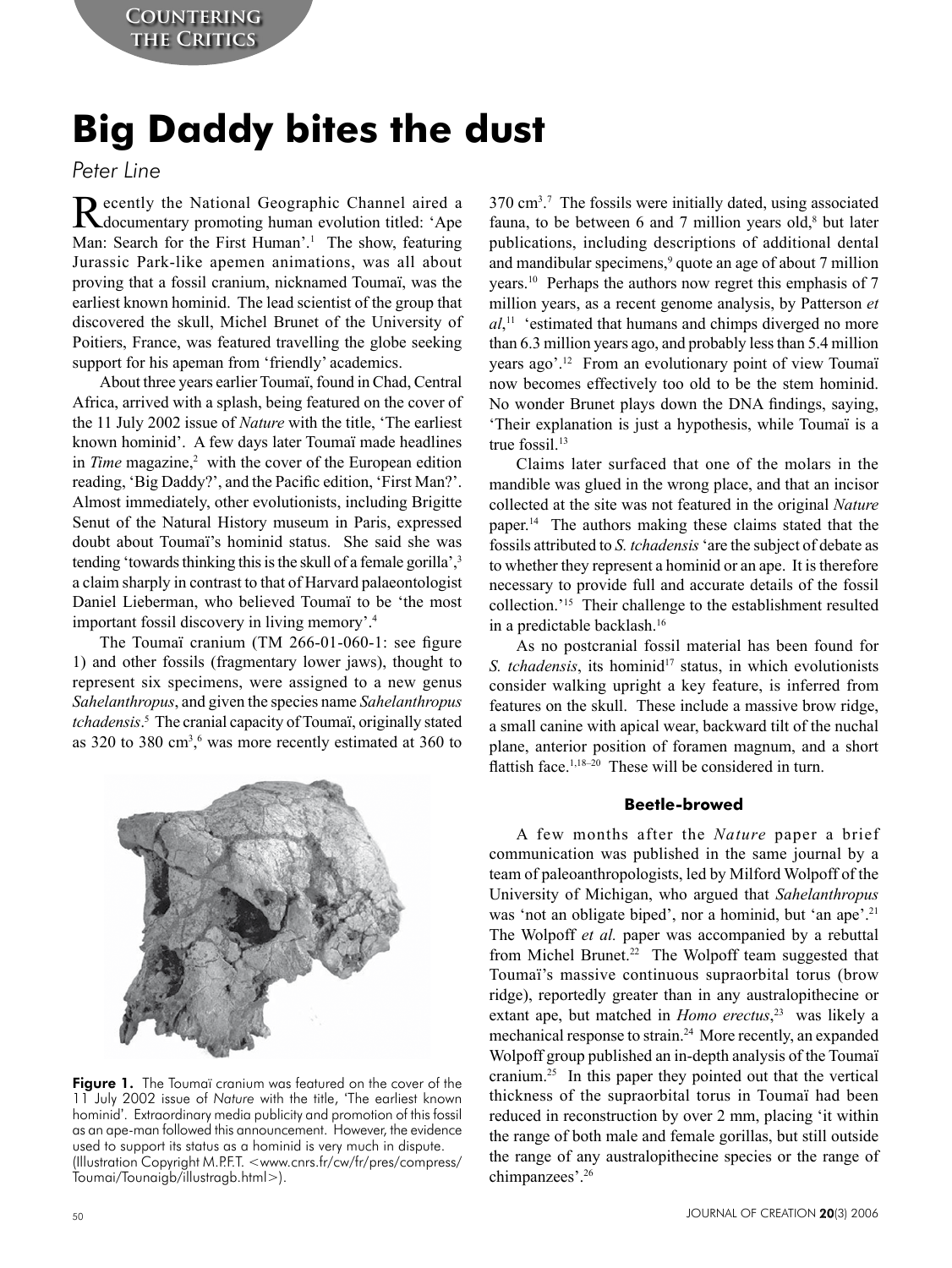## **Canine**

Another alleged hominid feature of Toumaï, compared to all living great apes, is its small canine with apical wear.6 However, Wolpoff *et al.* state that the Toumaï canine (right maxillary) fits well within the range of non-hominid Miocene apes,27 such as *Sivapithecus* and *Ankarapithecus*. 28 Although the apical canine wear is described as 'exceptional' in Toumaï, suggesting 'a masticatory cause', similar wear patterns in canine crowns is reportedly also present in Miocene apes.<sup>29</sup> Evolutionists do not regard these Miocene apes as hominids, so this Toumaï feature cannot logically be evidence of its hominid status. For the same reason, if the canines of some Miocene apes and australopithecines are of similar size, then smaller canines in australopithecines (although still larger than in humans), relative to living apes,  $30$ is hardly evidence for the australopithecines being hominids. It should be pointed out that the now defunct 'early hominid' *Ramapithecus* also had smaller canines than those in living apes.31 The misidentification of *Ramapithecus*32 as a hominid, based on features of the species teeth, urges caution at the acceptance of any 'dental hominid'.33

### **Nuchal plane**

Analysis of the reconstructed Toumaï cranium led the researchers to conclude that the nuchal plane<sup>34</sup> was 'relatively long, flat, and rotated toward the horizontal as in *A. africanus* and *A. afarensis*'.35 As creationists (and some evolutionists, such as the eminent authority Charles Oxnard<sup>36</sup>) regard australopithecines as extinct apes,<sup>37</sup> this resemblance means little. However, most evolutionists regard these australopithecines as hominids, and so any feature in Toumaï not found in extant great apes, but present in these and other alleged hominids, is taken as evidence of an evolutionary relationship, and hence hominid status.

The Brunet team cites the 'flat nuchal plane oriented at about 36° relative to the Frankfurt Horizontal',<sup>38</sup> as indication of bipedality in *S. tchadensis*, but the only reason for this inference appears to be that it is 'well within the range of *Australopithecus* and *Homo* but not *Pan*'.7 This is because evolutionists believe that the greater horizontality of the nuchal plane in, for example, australopithecines compared with great apes, 'reflects the consequences of a bipedal stance'.<sup>39</sup> The orientation of the nuchal plane is believed to reflect the direction of pull of the nuchal muscles when they stabilize the head, and therefore to indicate stance and head balance. However, the difference in nuchal plane orientation between *Pan* and australopithecines, in an example by Wolpoff, does not appear that great given the limited number of australopithecines included.40 He lists a chimpanzee sample of unspecified size as displaying a range of 56° to 77° for the angle of the nuchal plane, compared to 45° and 50° for two *afarensis* specimens.40 Given that the skeletal morphology of *afarensis* indicates that it was specialized for climbing in trees, as well as knuckle walking, as are apes,<sup>41</sup> the alleged angular difference in the nuchal plane between australopithecines and extant great apes provides

no significant insight into differences in locomotion.

As quoted by Wolpoff *et al.*, the estimated unreconstructed angle of the nuchal plane of Toumaï was 55°, a variance of 19° from the later reconstructed value of 36°.<sup>42</sup> This indicates considerable uncertainties in this measurement on some fossil skulls, in addition to considerable within species variation, as indicated by the chimpanzee sample. Having extolled the virtue of nuchal plane orientation as an index of bipedality, Wolpoff appears to break his own rules, as after analyzing the nuchal plane in the Toumaï cranium he and his team dispute Toumaï's affinity with hominids, believing instead that the 'TM 266 cranial rear and posterior portion of the cranial base, including the size, shape, and orientation of the nuchal plane, are compatible with a chimpanzee pattern of locomotion'.43 Additionally, as Toumaï's nuchal plane orientation appears more horizontal (and hence 'modern') than its alleged descendant *afarensis*, it seems this measurement is unsuitable as an index of 'hominid status' and/or bipedality in these apes.

#### **Foramen magnum**

A more anterior position of the foramen magnum, compared to African apes, is used to support the notion that *Sahelanthropus* was a hominid.44 The foramen magnum, apart from being the entry point (opening) of the spinal cord into the braincase, is the pivot for neck rotation and 'where the weights and forces acting on the head must balance'.39 The foramen magnum is generally more forward in *Australopithecus* compared to the great apes,<sup>45</sup> and evolutionists believe that a more anterior position of the foramen magnum 'reflects the consequences of a bipedal stance'.40 However, this is oversimplifying a complex relationship, and in the words of evolutionists Aiello and Dean, the results of certain 'studies suggest that it is difficult to predict a secure relationship between the forward position of the foramen magnum (or its orientation) and the habitual posture of hominoids.'46

For example, when the bitympanic line is used as a reference, the relative position of the foramen magnum in *Homo sapiens* and some fossils attributed to early *Homo* (KNM-ER 1813, 3733 and 3883) lies somewhere between that of the great apes and australopithecines like *A. africanus*, *A. boisei,* and other fossils attributed to early *Homo* (SK 847, OH 24 and KNM-ER 1805).<sup>47</sup> Hence, there is no chronological development in the position of the foramen magnum from early to late supposed hominids. Rather, it's a zigzag pattern. Even if a more forward position of the foramen magnum may be more likely to reflect a bipedal stance, this forward position appears to be uncorrelated with the supposed advancement of hominid evolution towards *Homo sapiens*. Hence, this would seem to rule out this feature as a hominid marker, particularly as it would infer that australopithecines like *A. africanus* and *A. boisei* were better adapted bipeds than humans. According to Oxnard, who considered it unlikely that any australopithecines had any direct phylogenetic link with the genus *Homo*, the locomotion of *A. africanus* 'may not have been like that of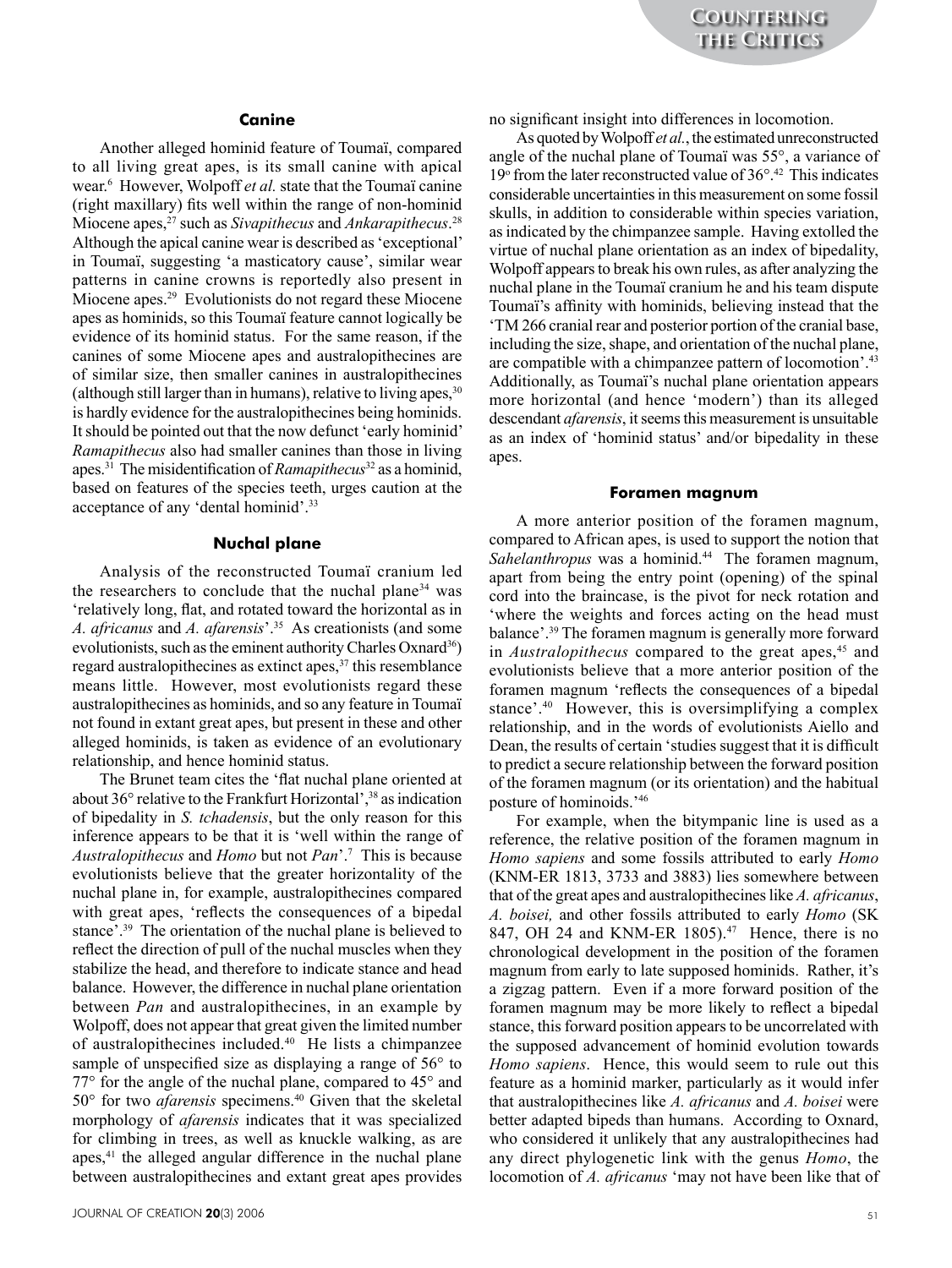modern man, and may, though including a form or forms of bipedality, have been different enough to allow marked abilities for climbing.'48

It is argued that Toumaï might have been bipedal based on the angle between the orbital plane<sup>49</sup> and 'the line connecting the anterior-posterior of the foramen magnum in the sagittal plane'.50,51 However, Wolpoff *et al.* dispute that this foramen magnum-orbital plane angle reflects posture and locomotion, adding that if the 'angle *did* reflect posture and locomotion, we would conclude that the australopithecines were quadrupedal, but their putative ancestor, *Sahelanthropus*, was an obligate biped.<sup>'43</sup> The reason for this reaction was that in their analysis the australopithecine range for this angle (64° to 81°) was found to be 'completely outside the human range', but 'almost completely within the chimpanzee range',<sup>43</sup> whereas the Zollikofer *et al.* reconstructed Toumaï cranium (TM 266) yielded a value for this angle (95°) that was close to humans  $(103.2 \pm 6.9^{\circ})^{52}$  Hence, it makes no evolutionary sense to them.

## **Flat face**

From the very start the face of Toumaï posed a problem for evolutionists. It is short and flat (vertical) in comparison to chimpanzees and australopithecines.53 Hence, the odd thing about the Toumaï cranium, according to paleoanthropologist Bernard Wood, is that it looks chimpanzee-like from the back, but 'from the front it could pass for a 1.75-million-year-old advanced australopith'.<sup>54</sup> So, from an evolutionary point of view, if *S. tchadensis* is a 'stem hominid', this invalidates most of the geologically younger australopithecines from being hominids, as they display more 'primitive' faces; notwithstanding Wood's 'untidy model', which allows 'hitherto unknown combinations of hominid, chimp and even novel features',<sup>54</sup> but in doing so explains effectively nothing as it lacks predictive power.

If Toumaï is a hominid, then paleoanthropologists have to explain how the face in chronological sequence went from 'primitive' (apes), to 'advanced' (Toumaï), then a reversal back to a 'primitive' condition (australopithecines), and finally a reversal of the reversal to an 'advanced' condition (*Homo*). Interestingly, after a virtual reconstruction by



Figure 2. The above illustration shows a virtual reconstruction to correct distortion in the deformed Toumaï cranium. Orientation is in the Frankfurt Horizontal. (a) Frontal view, and (b) Right lateral view. (From Zollikofer *et al.*,<sup>7</sup> p. 756).

Zollikofer *et al.*<sup>19</sup> (figure 2) to remove distortion in the cranium, and as expressed by Ann Gibbons: 'the face was taller and its mug protruded a bit more than the original skull showed.'55 However, it will take more than this reconstruction to align the flattish Toumaï face with conventional human evolutionary chronology. The simplest explanation appears to be that Toumaï was an extinct ape with a more vertical face than extant apes, although how flat depends on the accuracy of the reconstruction. As there is only one cranium in the sample, the question of within species variation is also unresolved.

## **Conclusion**

In her book *The First Human* Gibbons describes how Brunet made a bet with paleoanthropologist Tim White that 'he would find the oldest hominid, the elusive missing ancestor'.56 Given the flimsy evidence for Toumaï being the 'First Human', it seems like the race to find this earliest hominid, and associated honor,<sup>57</sup> caused a rush to judgment on Toumaï's hominid status. Not even all evolutionists are convinced Toumaï is a bipedal hominid, with Wolpoff *et al.* concluding that 'the evidence indicates that TM 266 *did not* habitually hold its head in an upright position over the spine and thus lacked this significant obligate bipedal adaptation.'58

At the beginning of the National Geographic documentary the narrator informs the viewer that the researchers believe Toumaï to be 'part of the skull of a hominid—a cranium nearly 7 million years old—if it is true it will turn the previous theories about the origin of man upside down.'1 One wonders how many times a new supposed hominid fossil has turned 'previous theories about the origin of man upside down'? After years of 'eating sand' in search of hominid fossils in Africa, one can understand Brunet's desire for recognition. But effort and desire are never going to turn apes into apemen, and as the case for Toumaï being a hominid is unsubstantiated, it appears that his reign as 'First Human' is over. Even if Toumaï turned out to be capable of limited non-human bipedal locomotion, this would not prove it was a hominid. However, as even evolutionary paleoanthropologists Chris Stringer and Peter Andrews admit, there 'is no indication at present whether this species was able to walk bipedally'.<sup>59</sup>

#### **References**

- 1. National Geographic Presents International, *Ape Man: Search for the First Human*, Copyright MMV [2005]—Godoon Programmes. Documentary was shown on the National Geographic Channel, Australia, 4 June 2006.
- 2. In the 22 July 2002 issue of *Time* magazine
- 3. BBC News, Skull find sparks controversy, 12 July 2002, <news.bbc.co.uk/ hi/english/sci/tech/newsid\_2125000/2125244.stm>, 13 July 2002.
- 4. Montgomery, B., Man's ancestors 7m years old, *The Australian*, p. 1, Thursday 11 July, 2002.
- 5. Brunet, M. *et al*., A new hominid from the Upper Miocene of Chad, Central Africa, *Nature* **418**:145–151, 2002.